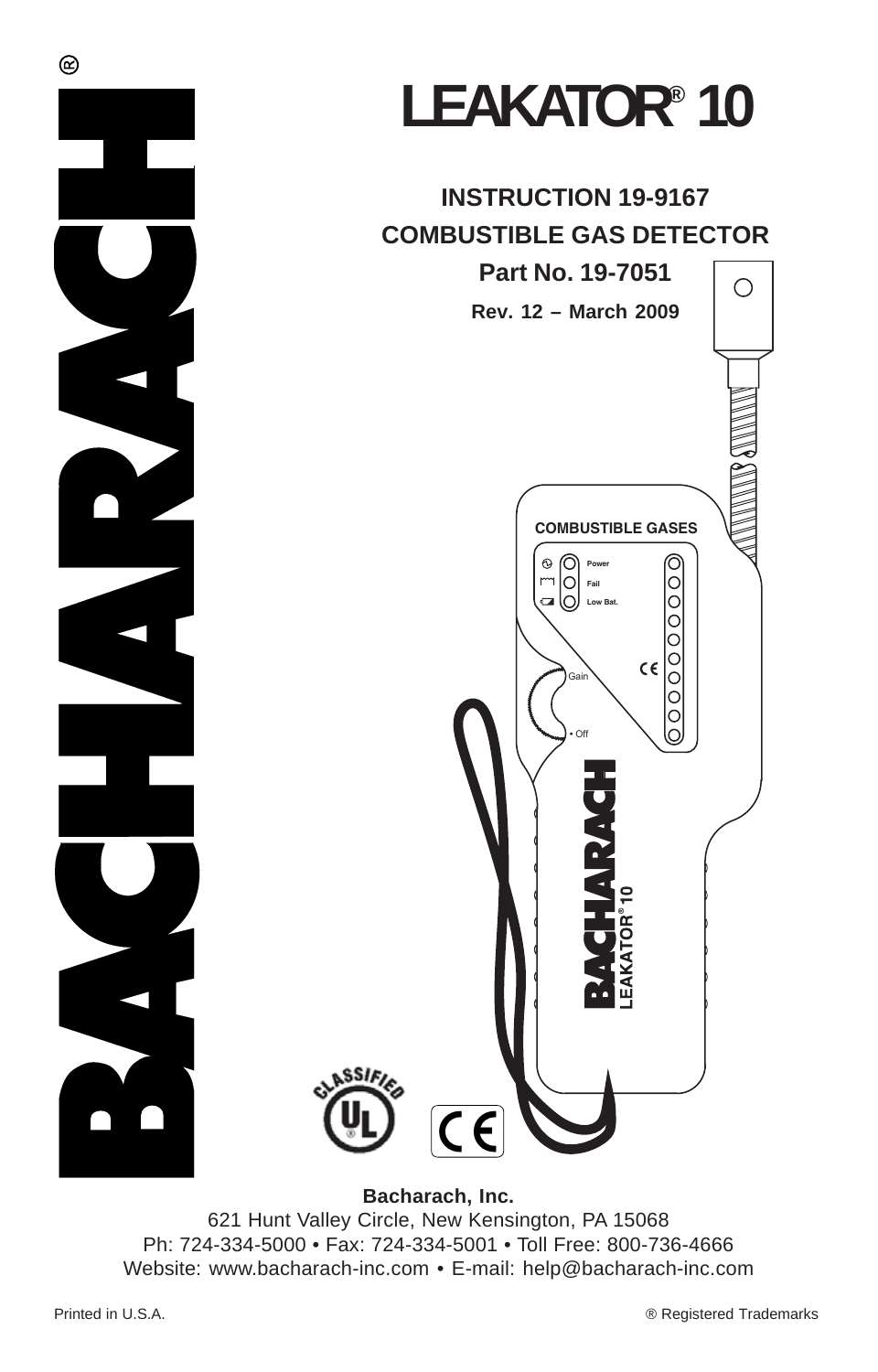#### **WARRANTY**

Bacharach, Inc. warrants to Buyer that at the time of delivery this Product will be free from defects in material and manufacture and will conform substantially to Bacharach Inc.'s applicable specifications. Bacharach's liability and Buyer's remedy under this warranty are limited to the repair or replacement, at Bacharach's option, of this Product or parts thereof returned to Seller at the factory of manufacture and shown to Bacharach Inc.'s reasonable satisfaction to have been defective; provided that written notice of the defect shall have been given by Buyer to Bacharach Inc. within one (1) year after the date of delivery of this Product by Bacharach, Inc.

Bacharach, Inc. warrants to Buyer that it will convey good title to this Product. Bacharach's liability and Buyer's remedy under this warranty of title are limited to the removal of any title defects or, at the election of Bacharach, to the replacement of this Product or parts thereof that are defective in title.

THE FOREGOING WARRANTIES ARE EXCLUSIVE AND ARE GIVEN AND ACCEPTED IN LIEU OF (I) ANY AND ALL OTHER WARRANTIES, EXPRESS OR IMPLIED, INCLUDING WITHOUT LIMITATION THE IMPLIED WARRANTIES OF MERCHANTABILITY AND FITNESS FOR A PARTICULAR PURPOSE: AND (II) ANY OBLIGATION, LIABILITY, RIGHT, CLAIM OR REMEDY IN CONTRACT OR TORT, WHETHER OR NOT ARISING FROM BACHARACH'S NEGLIGENCE, ACTUAL OR IMPLIED. The remedies of the Buyer shall be limited to those provided herein to the exclusion of any and all other remedies including, without limitation incidental or consequential damages. No agreement varying or extending the foregoing warranties, remedies or this limitation will be binding upon Bacharach, Inc. unless in writing, signed by a duly authorized officer of Bacharach.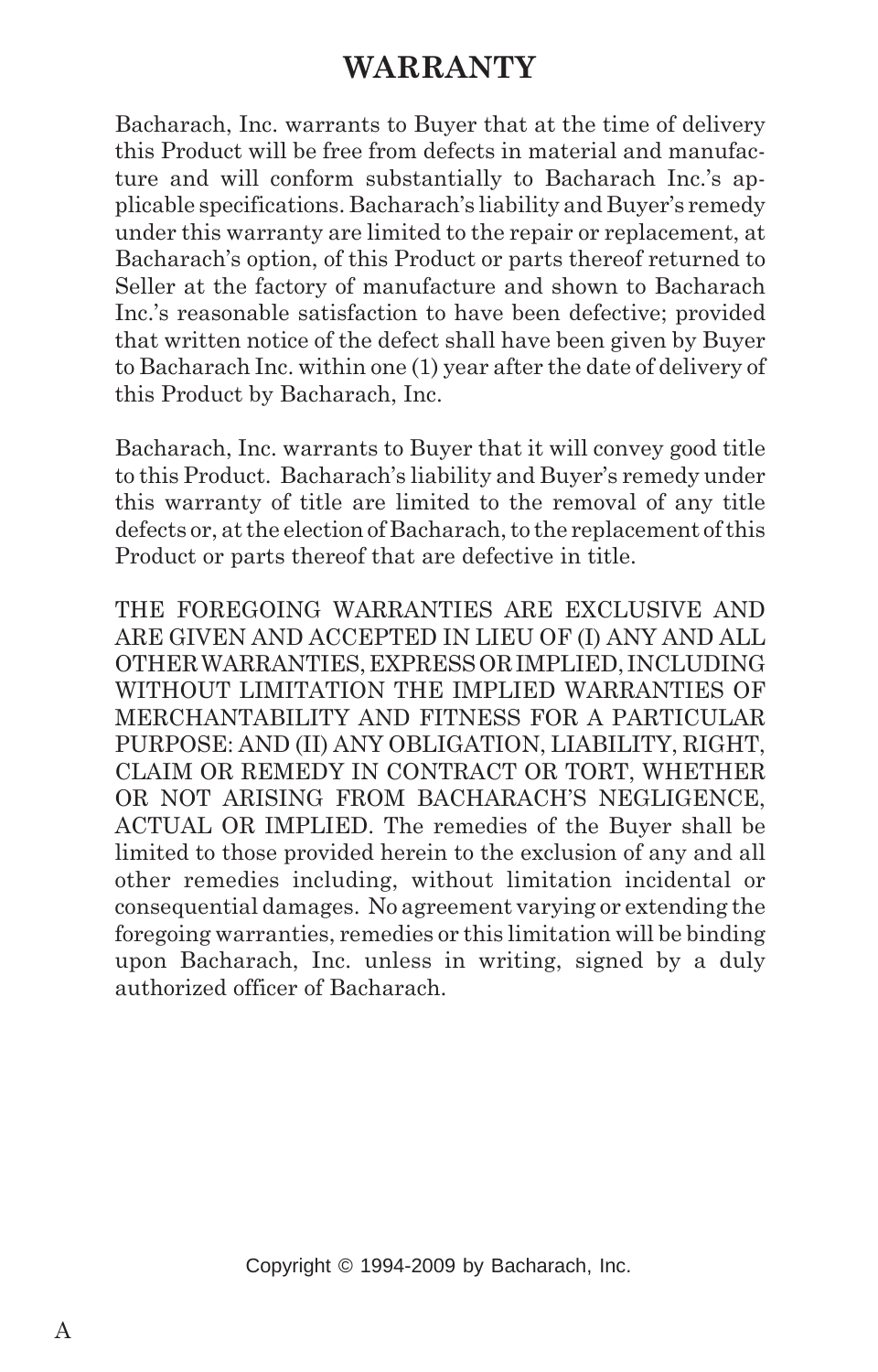### **Regulatory Information (Europe) Declaration of Conformity**

| Manufacturer's name:<br>Manufacturer's address: | Bacharach, Inc.<br>621 Hunt Valley Circle<br>New Kensington, PA 15068                |
|-------------------------------------------------|--------------------------------------------------------------------------------------|
| Product name:                                   | Leakator® 10                                                                         |
|                                                 | conforms to the following product<br>specifications:                                 |
| EMC:                                            | European Directive 89/336/EEC<br>$EN 50081-1$ (Emissions)<br>$EN 50082-1 (Immunity)$ |

### **WARNING!**

*Because this instrument is used to detect and monitor materials and conditions which are listed by OSHA or others as potentially hazardous to personnel and property, the information in this manual must be fully understood and utilized to ensure that the instrument is operating properly and is both used and maintained in the proper manner by qualified personnel. An instrument that is not properly calibrated, operated and maintained by qualified personnel is likely to provide erroneous information, which could prevent user awareness of a potentially hazardous situation for the instrument user, other personnel and property.*

*If, after reading the information in this manual, the user has questions regarding the operation, application or maintenance of the instrument, supervisory or training assistance should be obtained before use. Factory assistance is available by calling 724-334-5000.*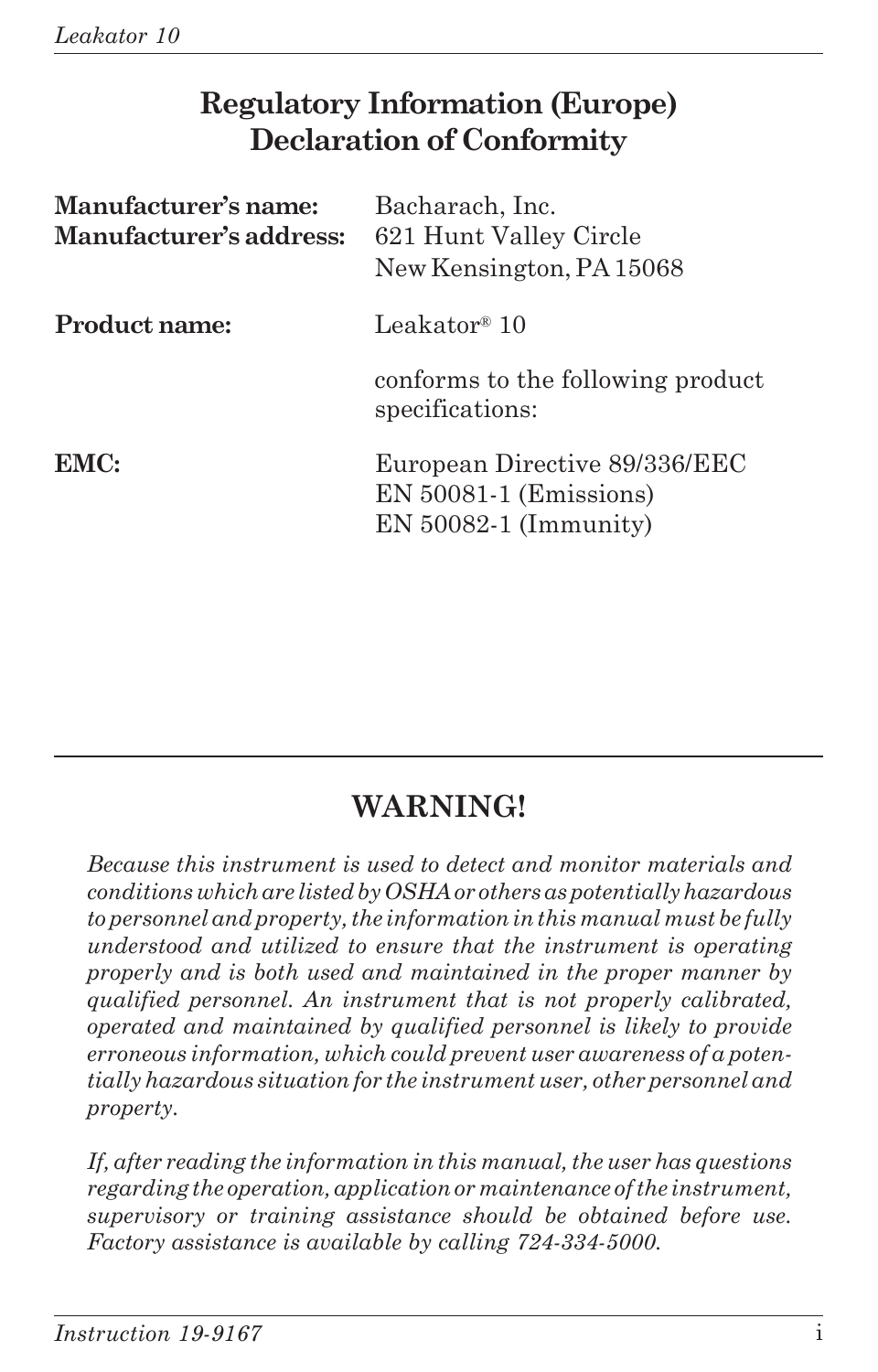# **CONTENTS**

|  | 5.2 Replacing the Printed Circuit Board  12<br>5.4 Replacing the Flexible Probe Assembly 14 |
|--|---------------------------------------------------------------------------------------------|
|  |                                                                                             |
|  |                                                                                             |
|  | 7.2 Bacharach Sales/Service Centers 20                                                      |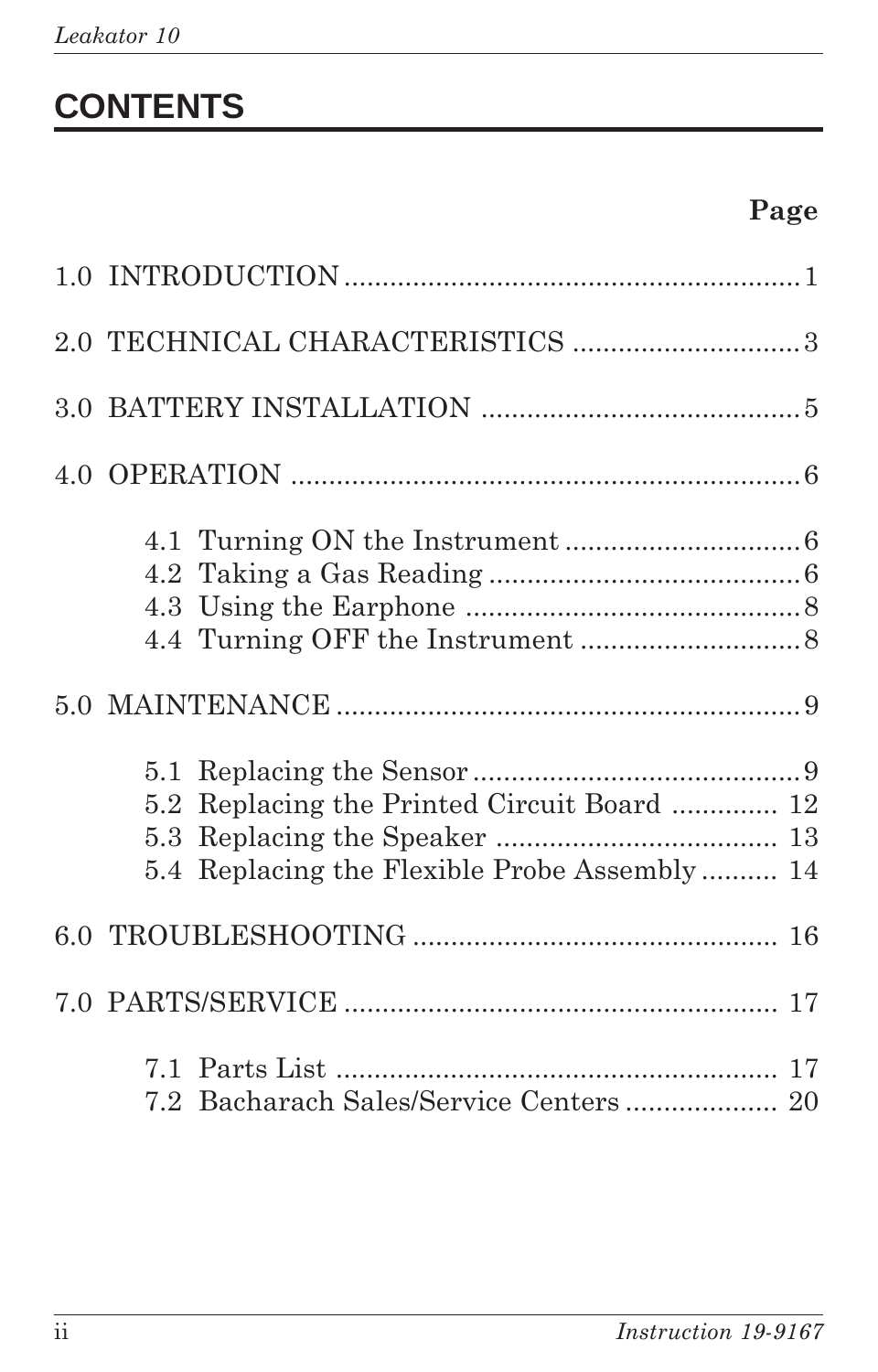# **1.0 INTRODUCTION**

The Leakator 10 is an intrinsically safe, battery-powered portable instrument designed to primarily detect the source of combustible-gas leaks. The instrument is ideally suited for heating service contractors, utility personnel, and other users who are interested in pinpointing gas leaks, and testing gas appliances in residential, commercial and industrial installations.

The instrument is supplied with a durable plastic carrying case, 20" probe and instruction manual.

The Leakator 10 features:

**•** Ten bright-red LEDs and a speaker that provide visual and audible indications to the presence of gas.



*Figure 1. Leakator 10 and Accessories*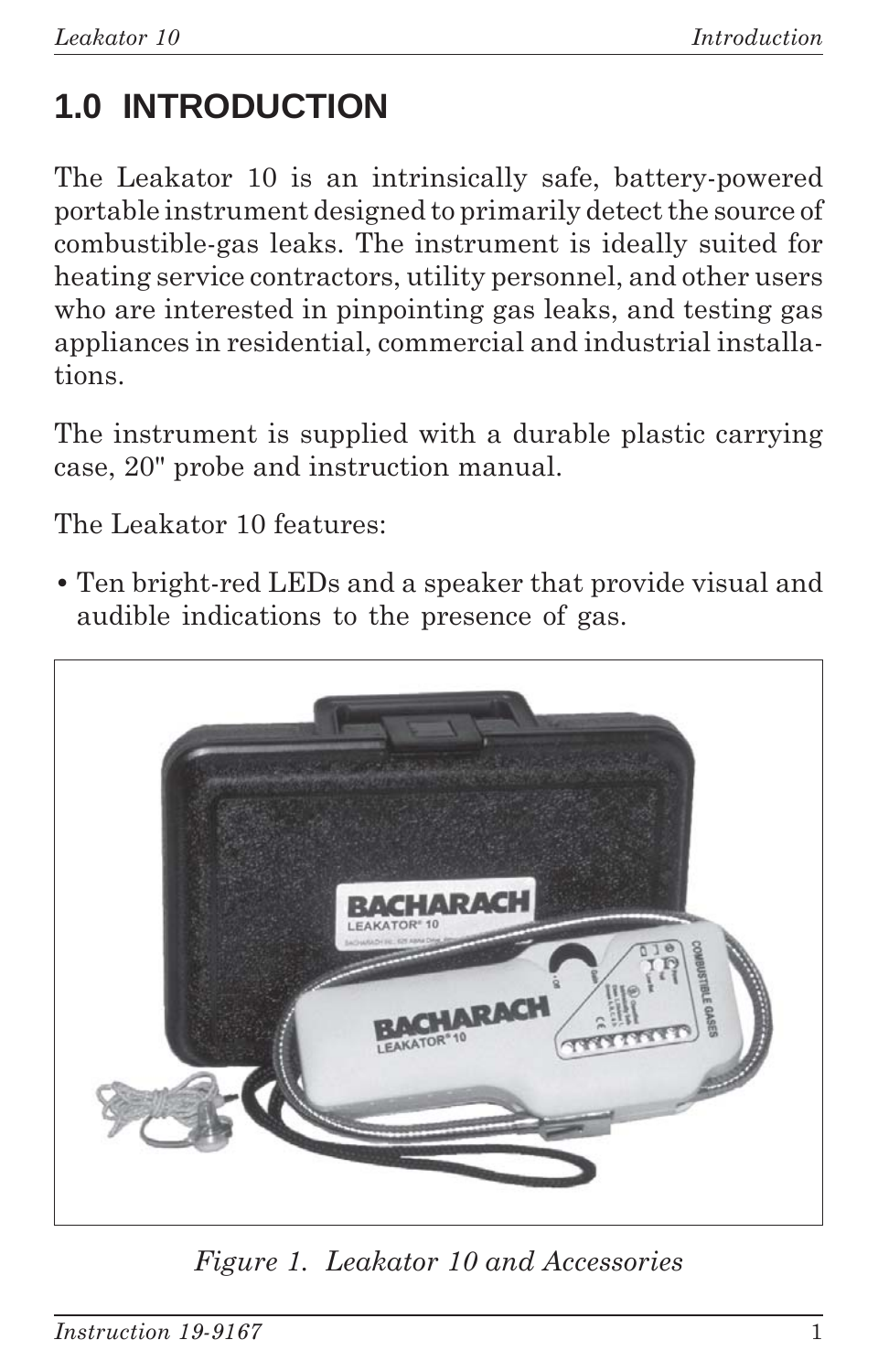- **•** Three operation-status LEDs that show power on, sensor operation, and low battery.
- **•** A 20-inch flexible probe.
- **•** Simple thumb wheel on/off and gain control allowing onehanded operation.
- **•** A solid-state sensor that has a typical life of 5 years.
- **•** A battery capacity of 30 hours under normal use conditions.
- **•** The ability to detect natural gas (methane) in concentrations as low as 50 ppm. In addition, the following gases and vapors are also detectable:

|           | <b>Butane</b>  |
|-----------|----------------|
| Acetone   | Ethanol        |
| Acetylene | Ethylene Oxide |
| Ammonia   | Gasoline       |
| Benzene   | Hexane         |
|           |                |

Hydrogen Industrial Solvents Paint Thinners Propane Naphtha

### **WARNINGS!**

*For safety reasons, the Leakator 10 must only be operated and serviced by qualified personnel. Read and understand the contents of this instruction manual before operating or servicing.*

*To prevent ignition of a hazardous atmosphere, do not perform any maintenance work, such as replacing the instrument's batteries, sensor, or sensor-matching resistor, in an area classified as being hazardous.*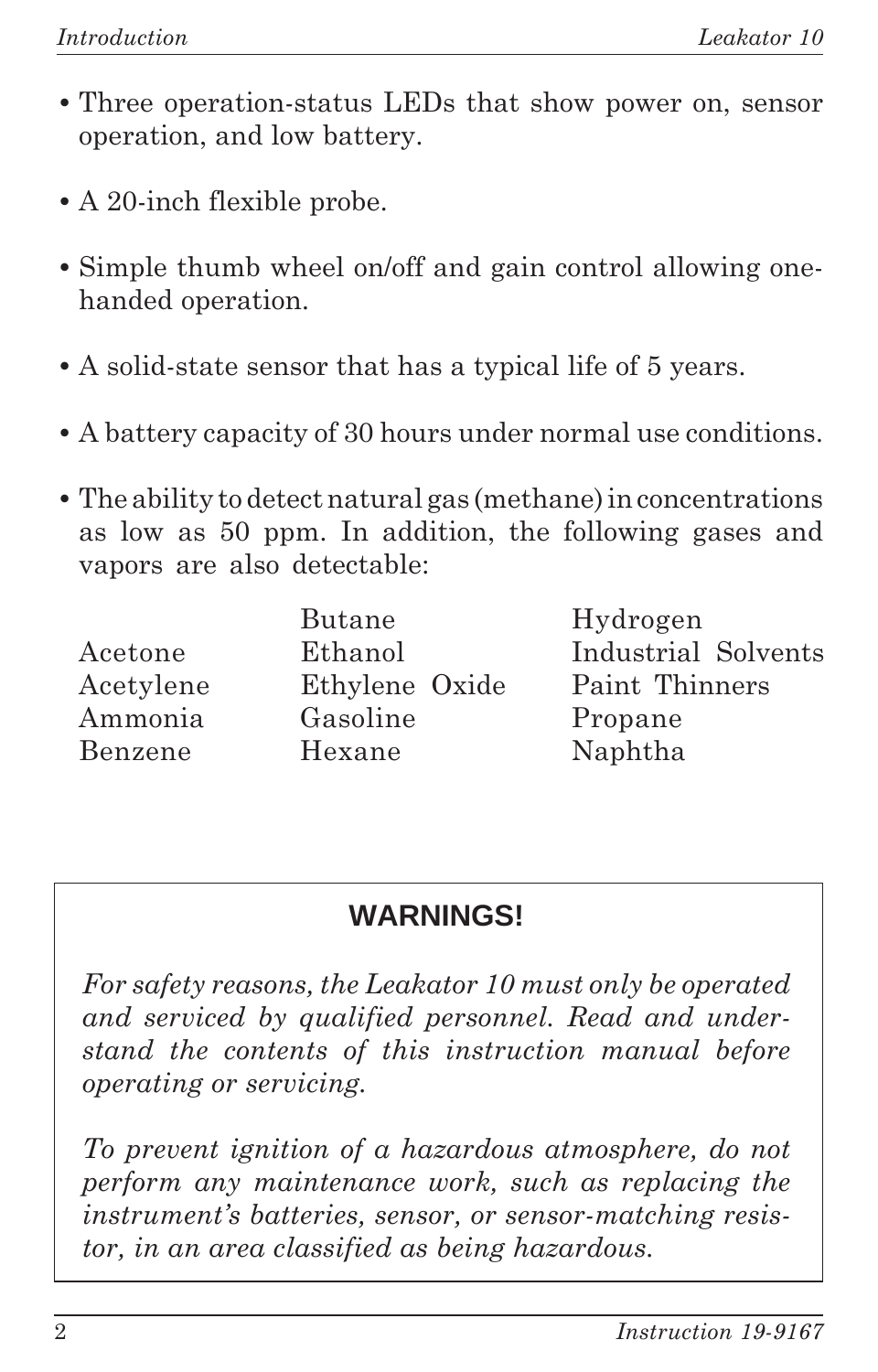# **2.0 TECHNICAL CHARACTERISTICS**

|                                                | Battery Life  Approximately 30 hours of con-<br>tinuous operation under normal-<br>use conditions. |
|------------------------------------------------|----------------------------------------------------------------------------------------------------|
| Sensor:<br>Life Expectancy  Typically 5 years. | TypeSolid State, plug-in replacement.<br>Calibration  No user calibration required.                |
|                                                | probe, includes integral sensor.                                                                   |
|                                                | <b>Response Time</b> Less than 3 seconds to full scale<br>indication.                              |
|                                                |                                                                                                    |
|                                                | Warm-Up Time  Approximately 90 seconds.                                                            |
|                                                |                                                                                                    |
|                                                | Audible: Variable speed ticking<br>sound (earphone provided for use<br>in noisy environments).     |
|                                                | Sensor Failure (yellow)<br>Low Battery (yellow)                                                    |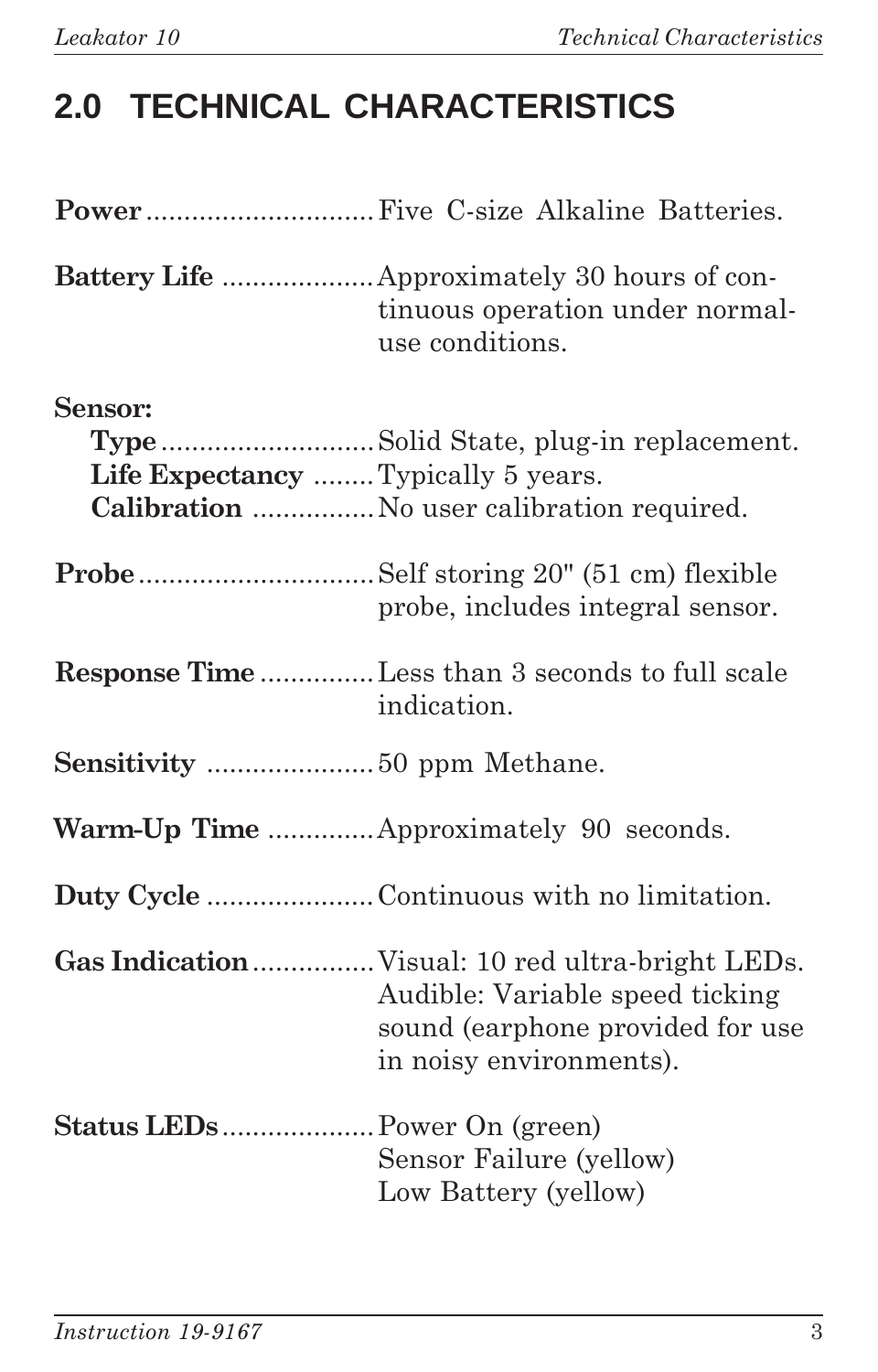|                                  | $(21.6 \times 5.7 \times 4.4 \text{ cm})$                                                                               |
|----------------------------------|-------------------------------------------------------------------------------------------------------------------------|
| Operating<br><b>Environment:</b> |                                                                                                                         |
|                                  | <b>Temperature</b> 23° to 130°F (-5° to 54°C)                                                                           |
|                                  |                                                                                                                         |
|                                  | Safety Approvals UL Classified, Intrinsically Safe<br>for use in Class I, Division 1,<br>Groups A, B, C and D. CE Mark. |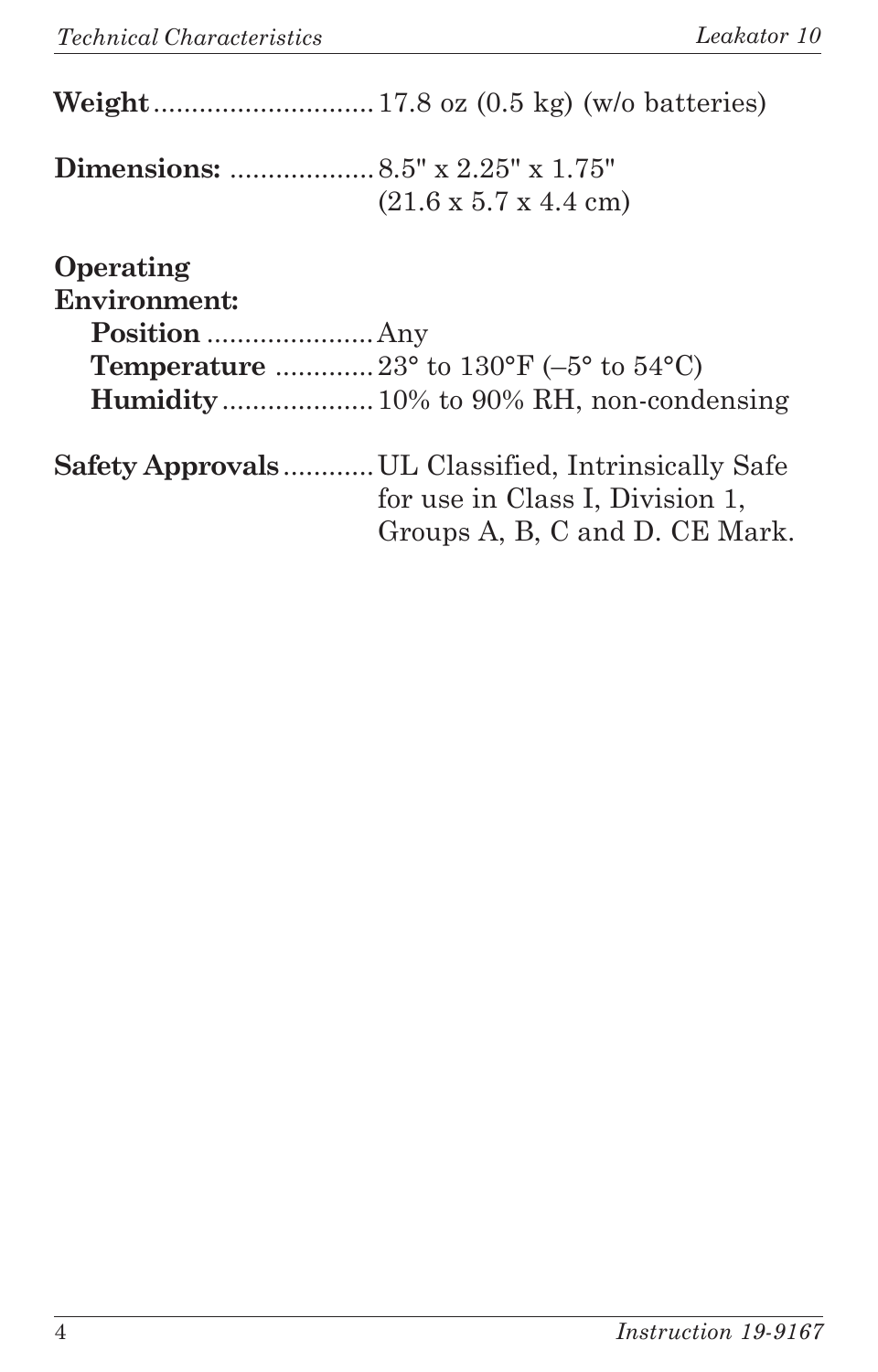### **3.0 BATTERY INSTALLATION**

#### **WARNING!**

*Do not replace batteries in a hazardous area.*

### **CAUTION:**

*To maintain agency approval, use only NEDA-14A type batteries or equivalent.*

Remove battery cover. Install five (non-rechargeable) 1.5V C-size alkaline batteries per Figure 2 – observe proper polarity. Then reinstall battery cover.



*Figure 2. Battery Installation*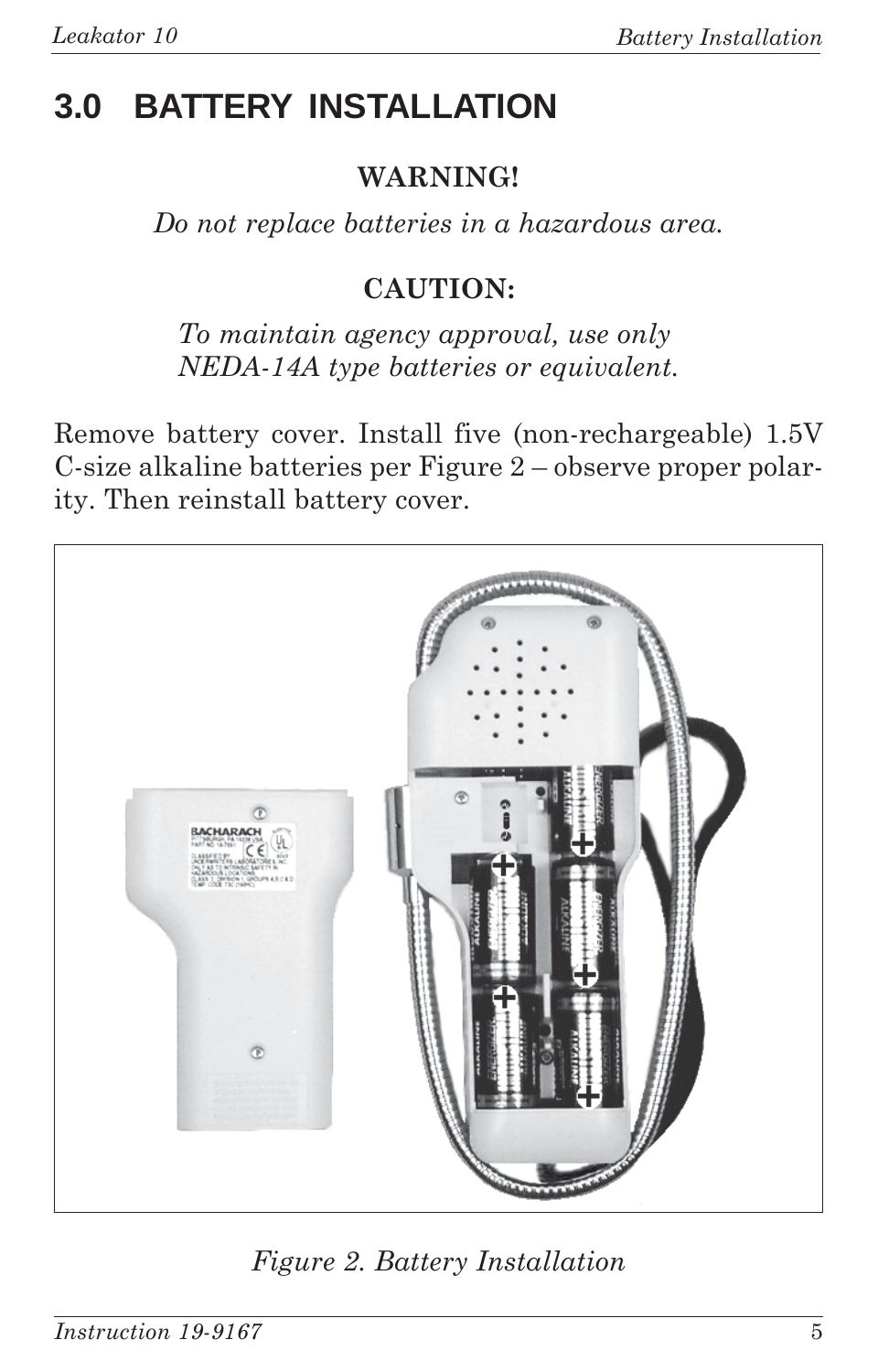# **4.0 OPERATION**

### **4.1 Turning ON the Instrument**

Turn ON the instrument by rotating its thumb-wheel switch (Fig 3) clockwise until a click is heard. Observe the following:

- **•** The Power LED lights.
- **•** The Fail LED will light, but should turn off in a few seconds if the sensor is good and properly seated in its socket.
- **•** If the Low Bat. LED is on, replace the batteries per Section *3.0 Battery Installation*.

After the instrument stabilizes, rotate the Gain control in the direction necessary to cause the bottom Gas Level LED to just turn off. Be sure to always set this control in the same environment you intend to test in.

The instrument is now ready for use.

### **4.2 Taking a Gas Reading**

To verify that the instrument is operating, sample a known combustible gas (e.g., a gas-air mixture from an unlit burner of a natural-gas range). If no response is observed or heard, refer to Section *6.0 Troubleshooting*.

> **Important!** *The sensor becomes less sensitive after being exposed to an excessive amount of gas. Therefore, after testing the instrument as described above, leave it on for several minutes to restabilize the sensor.*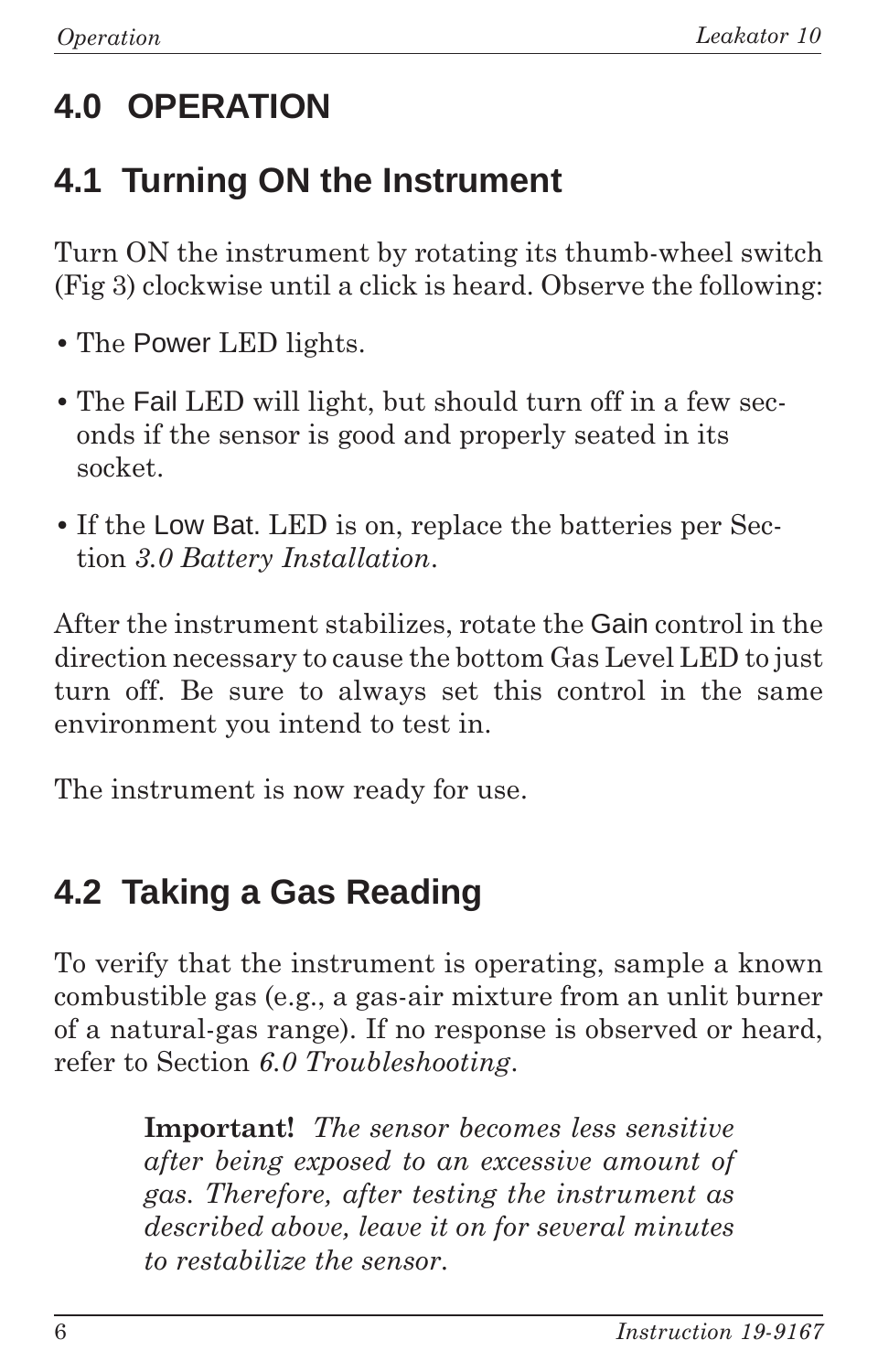

*Figure 3. Jack, Control, and Indicators*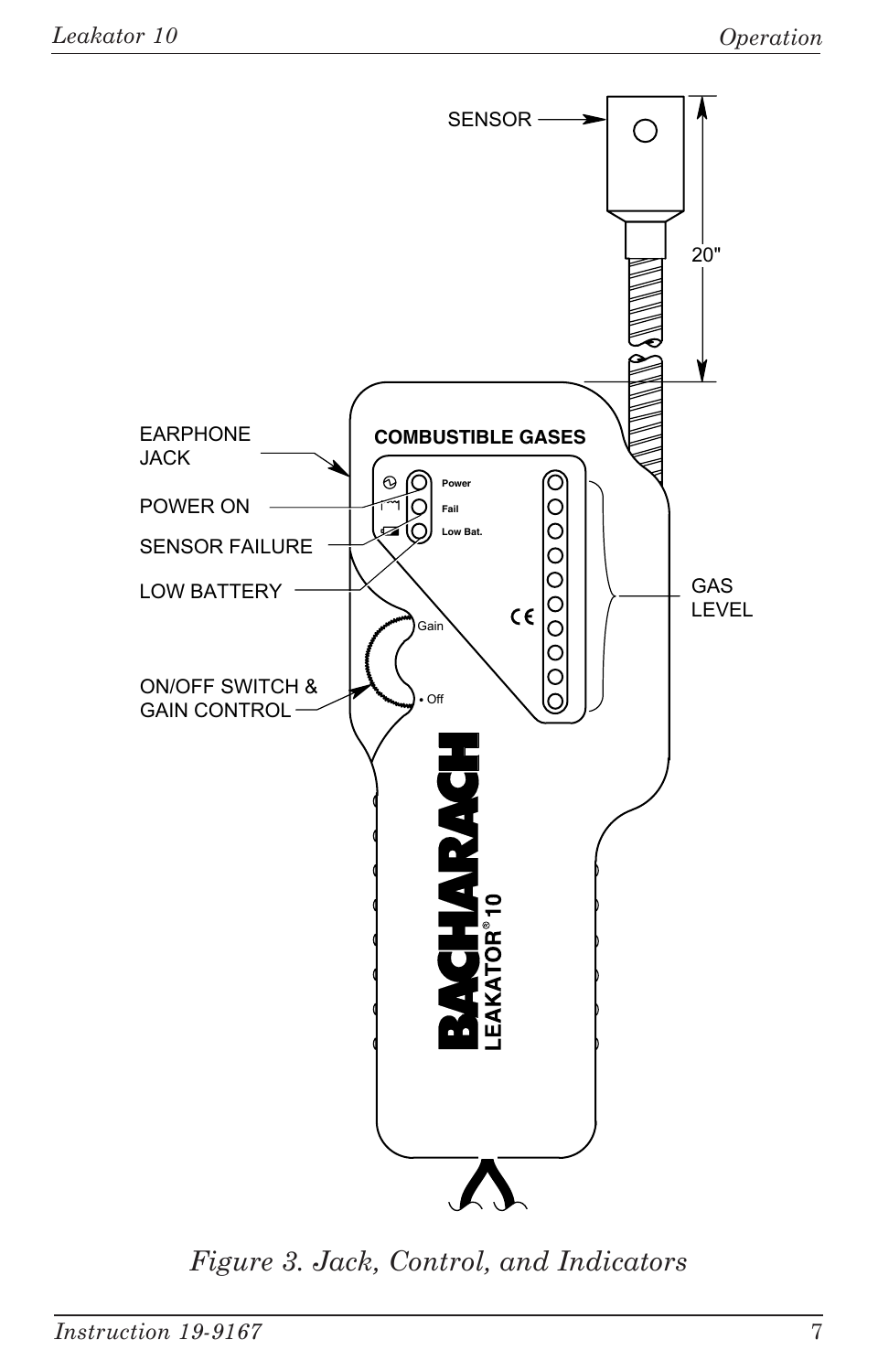Take a gas reading by positioning the end of the instrument's flexible probe near the area to be sampled.

The presence of a combustible gas is indicated by a column of ten red LEDs and a speaker. The number of lighted LEDs gives visual indication of the relative gas level, while the speaker produces clicking sounds, similar to a Geiger counter, that increase in repetition rate as the gas concentration goes up in relation to the instrument's gain setting.

The instrument's sensitivity to gas concentrations is adjusted by means of its thumb-wheel Gain control. Clockwise rotation increases sensitivity, while counterclockwise rotation decreases sensitivity. The Gain control is useful in pinpointing large leaks by starting with the control set to light 1 or 2 LEDs, and then gradually rotating the control counterclockwise as the probe gets closer to the leak.

### **4.3 Using the Earphone**

The earphone is an optional accessory that provides private monitoring of the Leakator 10, and is recommended for use in high-noise environments. The earphone plugs into the side of the instrument, just above the thumb-wheel control.

### **4.4 Turning OFF the Instrument**

Turn OFF the instrument by rotating the thumb-wheel control counterclockwise until a click is heard. There is no need to purge the instrument with fresh air before turning it off.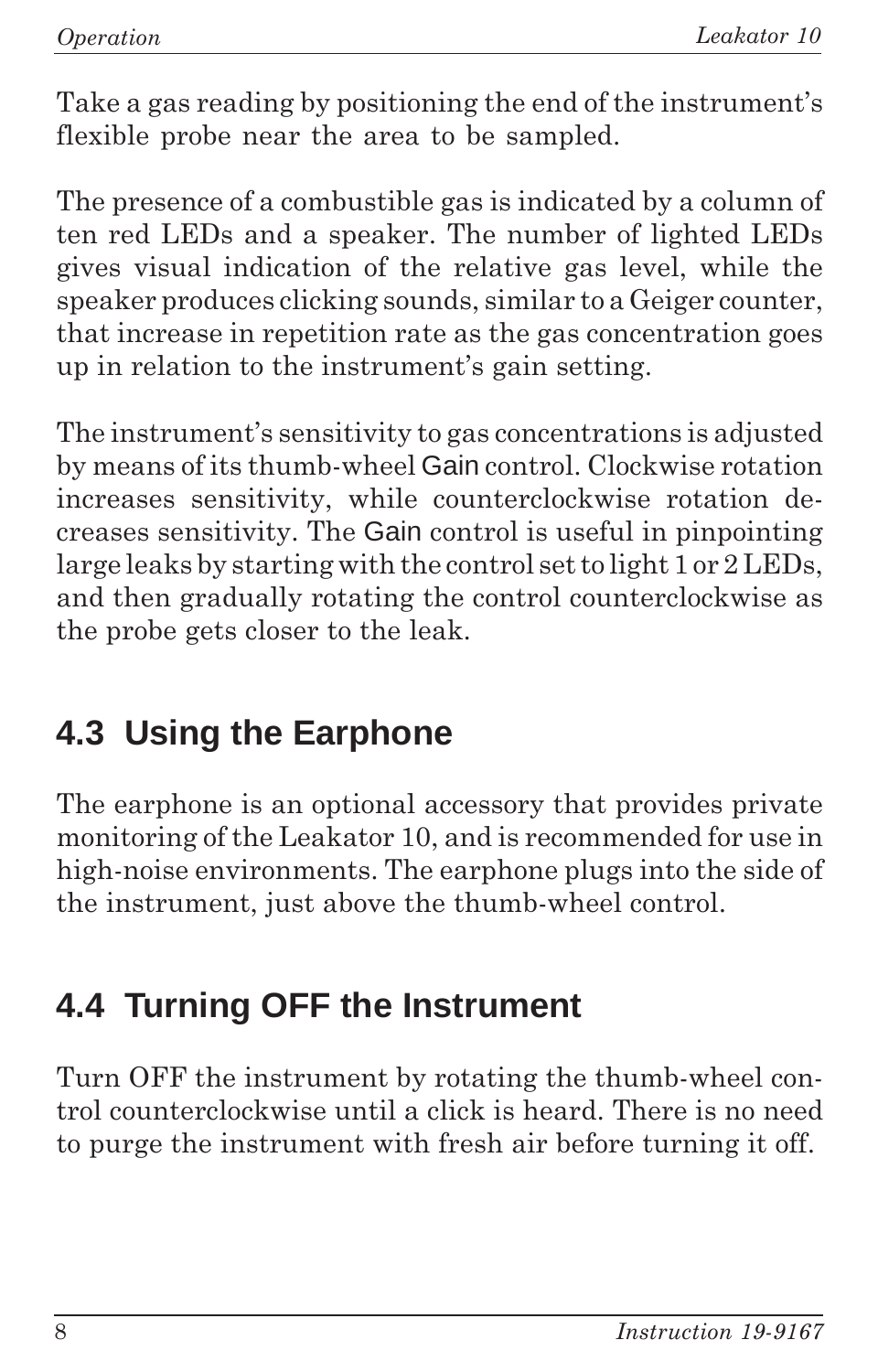## **5.0 MAINTENANCE**

### **WARNING!**

*Do not replace the batteries, sensor, or sensor matching resistor in a hazardous area.*

Since the Leakator 10 does not require calibration at regular intervals, very little needs to be done to maintain the instrument in working order.

If the instrument has not been used for more than 3 months, you may wish to turn it on and let it run in fresh air for several minutes to keep the sensor at peak sensitivity.

If a problem should occur with your instrument, refer to Section *6.0 Troubleshooting*.

Detailed procedures of how to replace the sensor and other components in the instrument are provided below.

### **5.1 Replacing the Sensor**

Replacement sensors are classified at the factory according to sensitivity, and are shipped with a matching resistor that ensures the sensor will function properly when installed in your instrument. It is important that the sensor and its resistor be used together – DO NOT intermix resistors and sensors.

### **Items required:**

- Small and medium flat-blade screwdrivers
- Wire cutter
- Replacement sensor with matching resistor (P/N 19-0398)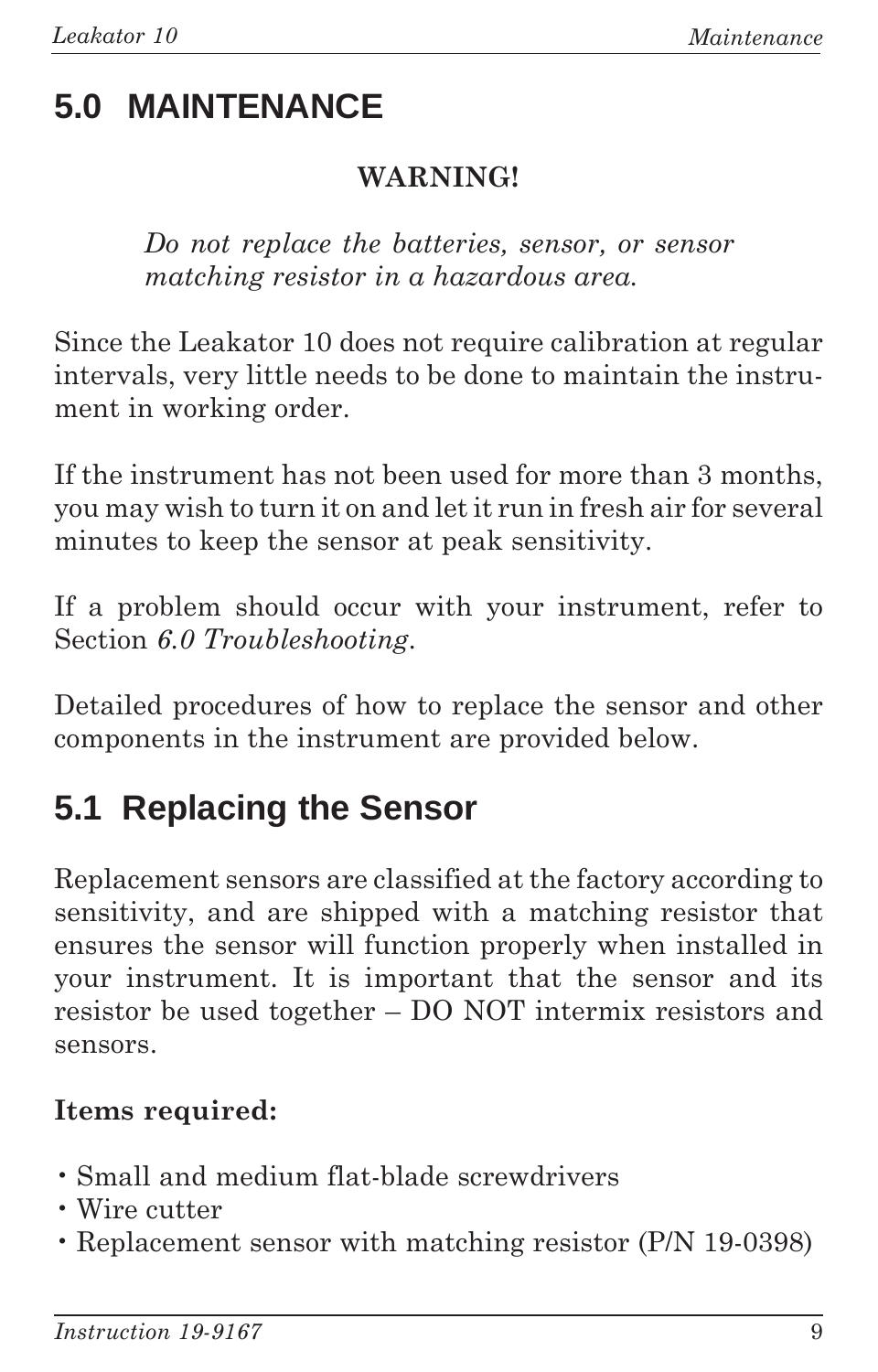### **Procedure:**

- 1. Turn OFF instrument.
- 2. Pry sensor out of its socket using a small flat-blade screwdriver (Fig 4) and discard.
- 3. Remove battery cover.
- 4. Remove old matching resistor (Fig 5) and discard.
- 5. Locate new sensor's matching resistor; then cut and bend the resistor leads using the forms that are molded into the battery cover (Fig 6). *Note that If the resistor leads are cut too short, the instrument may not function.*
- 6. Insert new matching resistor into printed circuit board, and plug new sensor into socket at end of probe. *Notice that the sensor's six pins and the socket are symmetrical and not keyed, thus permitting the sensor to be plugged in two ways. The socket, however, is wired so that it doesn't matter which way the sensor is installed.*
- 7. Install battery cover.
- 8. Test instrument response (refer to Section 4.2).



*Figure 4. Removing Sensor*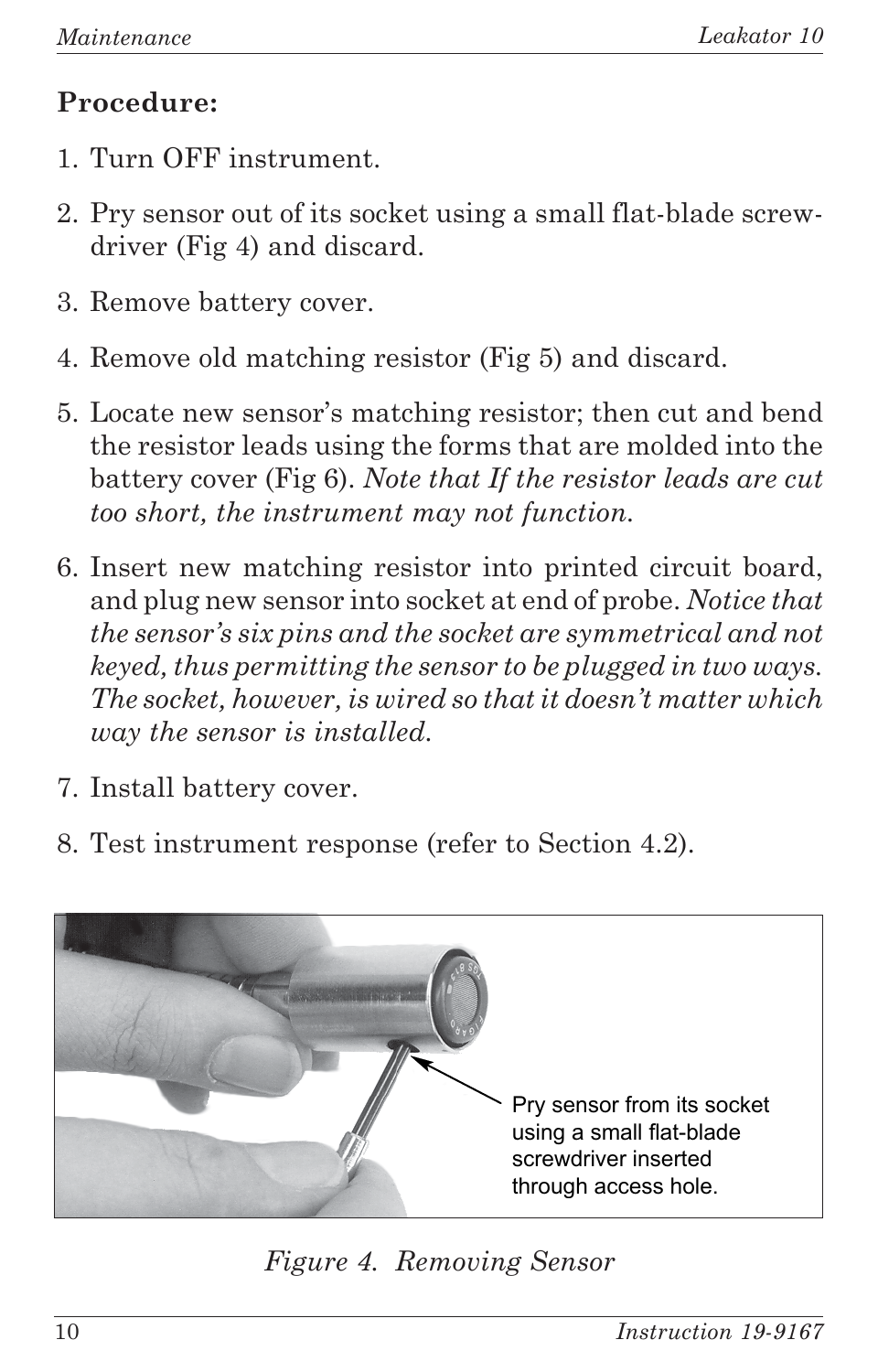

Figure 5. Location of Matching Resistor



Figure 6. Cutting and Bending Resistor Leads using Forms Molded into Battery Cover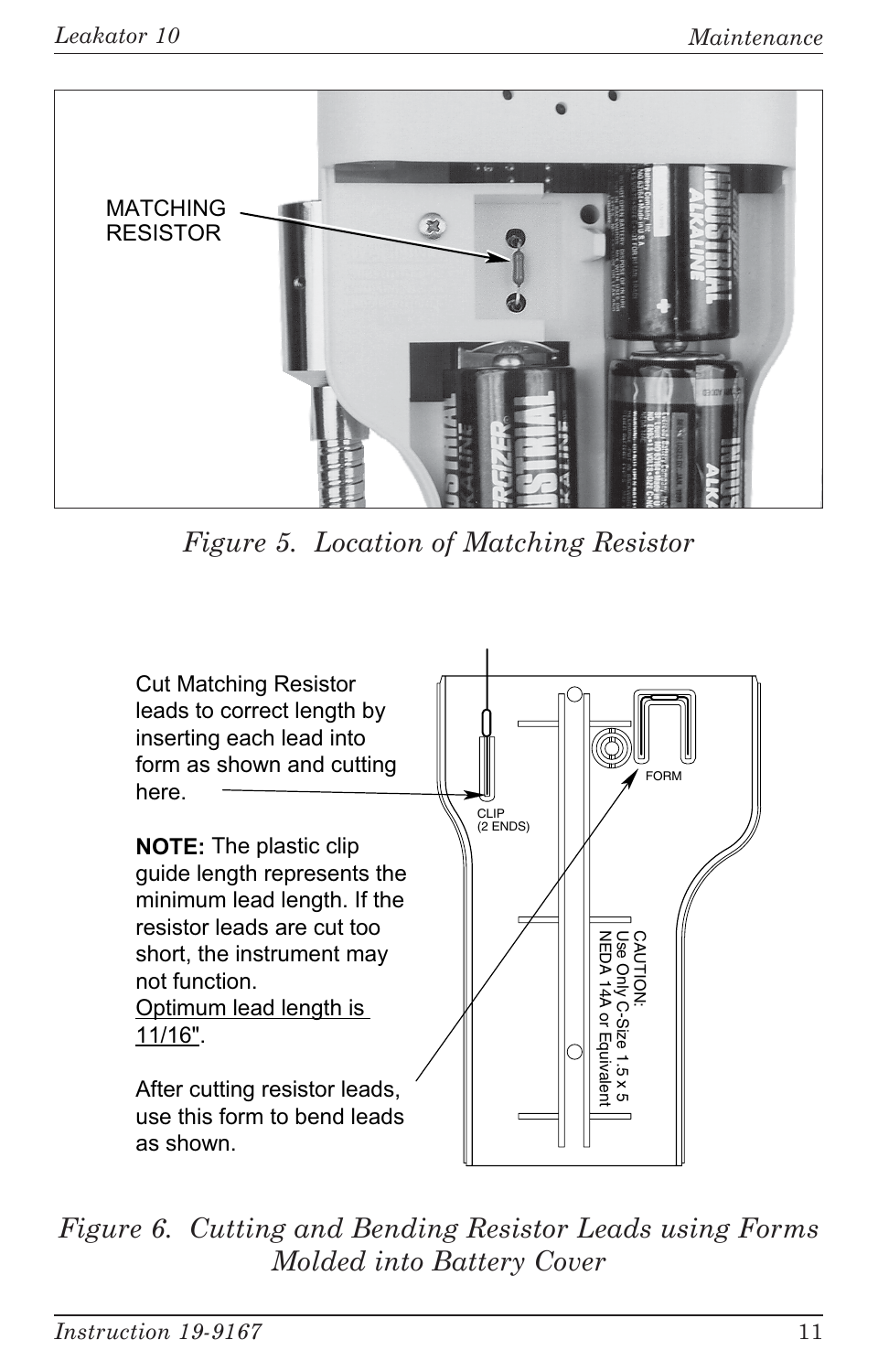# **5.2 Replacing the Printed Circuit Board**

### **Items required:**

- **•** Medium flat-blade screwdriver
- **•** Medium Phillips screwdriver
- **•** Replacement printed circuit board (P/N 19-0418)

### **Procedure: (See Figure 7)**

- 1. Turn OFF instrument and lay it face down on work area.
- 2. Remove battery cover and batteries.
- 3. Remove sensor-matching resistor.
- 4. Remove four screws securing rear case.
- 5. Carefully lift rear case and flexible arm assembly away from instrument, being careful not to pull wires attached to printed circuit board. Lay rear case face down on work area.
- 6. Carefully remove printed circuit board from front case.
- 7. Unplug connectors J2 and J3 from printed circuit board.
- 8. Plug connectors J2 and J3 into new printed circuit board; then install board into front case.
- 9. Install flexible arm assembly and rear case using the screws that were removed in Step 4.
- 10. Replace sensor-matching resistor.
- 11. Replace batteries and battery cover.
- 12. Test instrument response (refer to Section 4.2).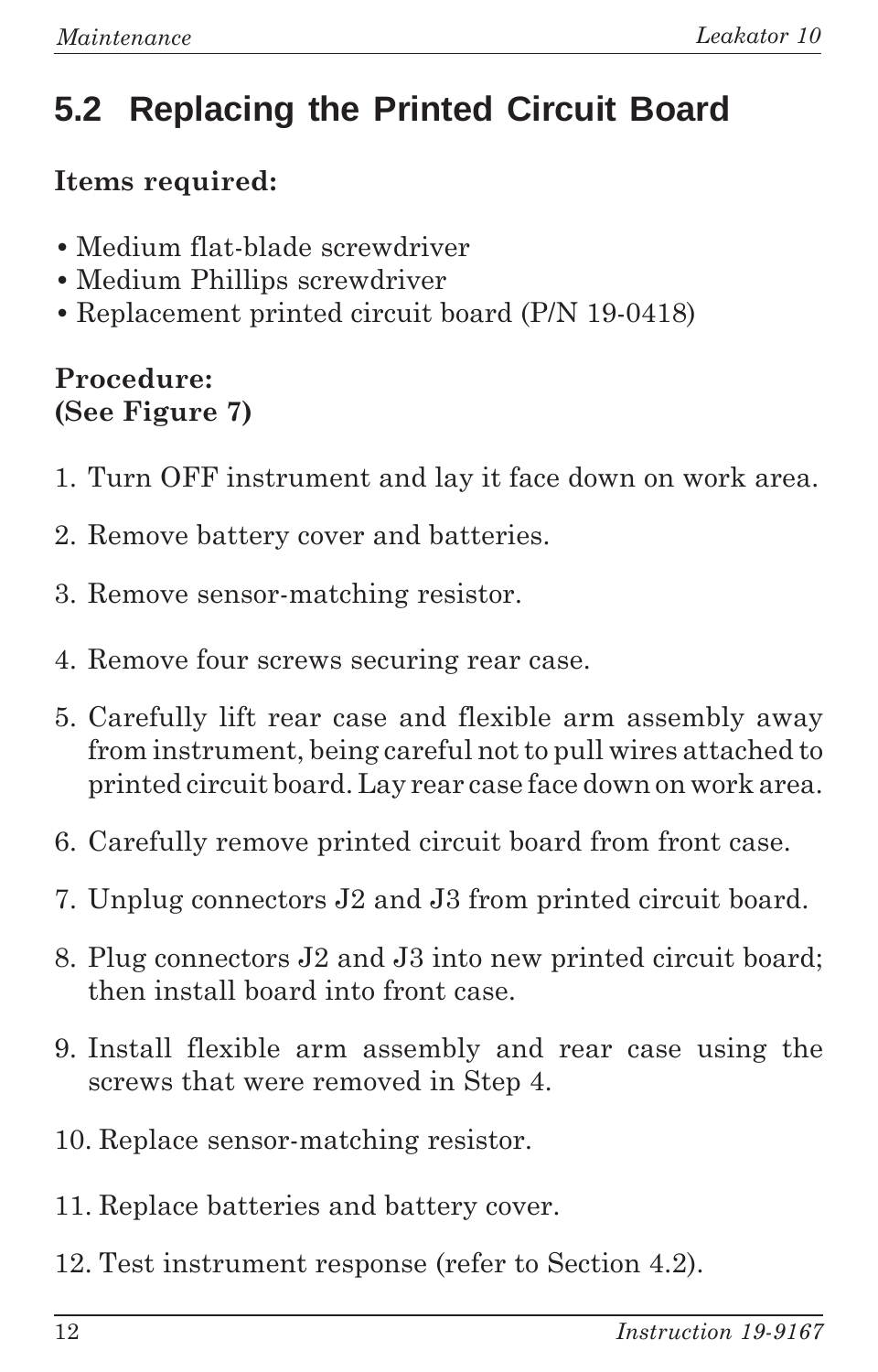# **5.3 Replacing the Speaker**

### **Items required:**

- **•** Medium flat-blade screwdriver
- **•** Medium Phillips screwdriver
- **•** 11/32" Nut driver
- **•** Replacement speaker (P/N 19-0400)

#### **Procedure: (See Figure 7)**

- 1. Turn OFF instrument; then remove battery cover and batteries.
- 2. Remove sensor-matching resistor.
- 3. Remove four screws securing rear case; then carefully lift rear case and flexible arm assembly away from instrument, being careful not to pull wires attached to printed circuit board. Lay rear case face down on work area.
- 4. Carefully remove printed circuit board from front case; then unplug speaker connector J2 from printed circuit board.
- 5. Remove two nuts and washers securing speaker to rear case; then remove speaker.
- 6. Install new speaker and secure in place using the nuts and washers that were removed in Step 5. *CAUTION! Do not overtighten the nuts!*
- 7. Replace flexible arm assembly and rear case using the screws that were removed in Step 3.
- 8. Replace sensor-matching resistor.
- 9. Replace batteries and battery cover.
- 10. Test instrument response (refer Section 4.2).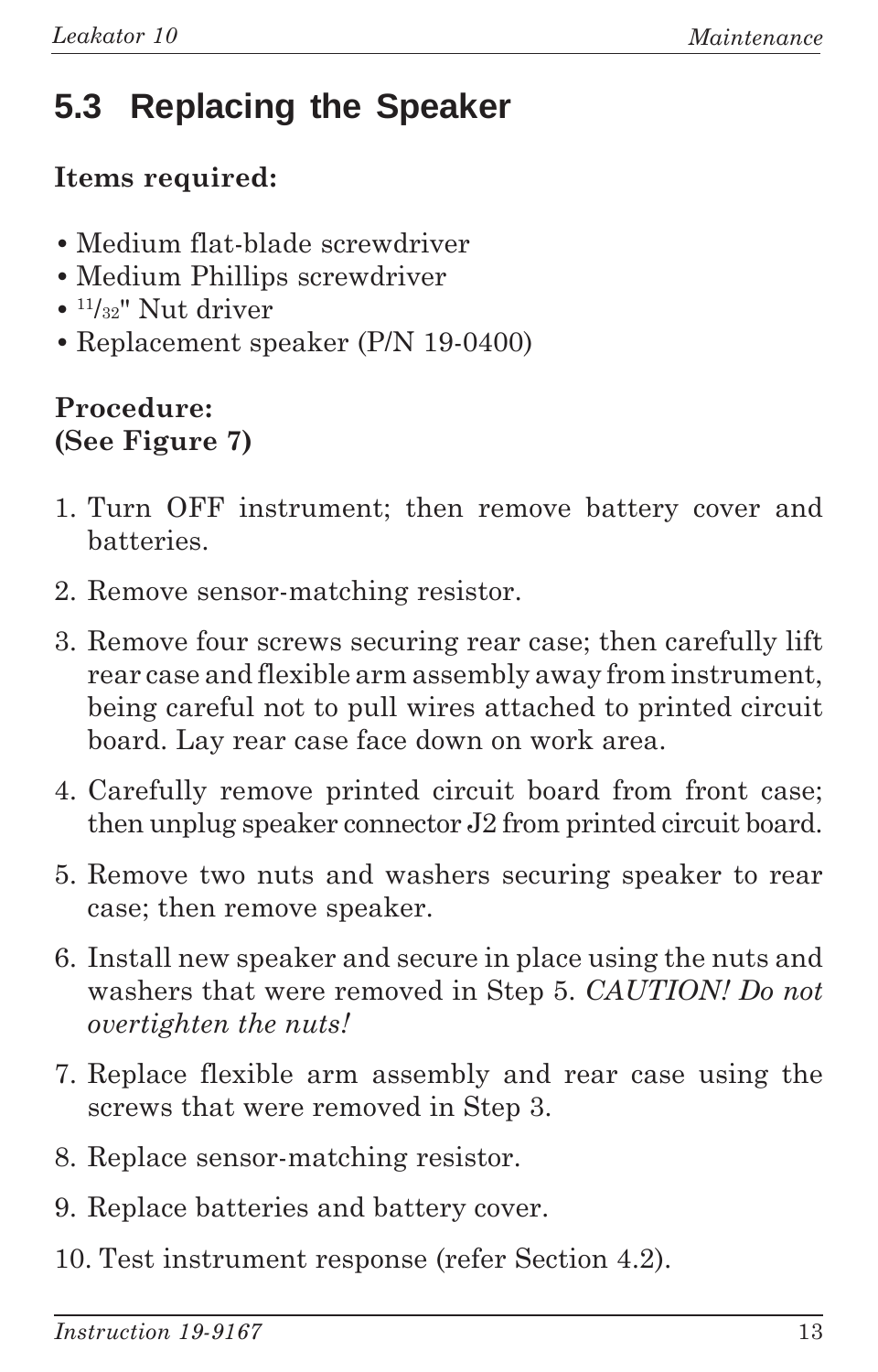# **5.4 Replacing the Flexible Probe Assembly**

### **Items required:**

- **•** Medium flat-blade screwdriver
- **•** Medium Phillips screwdriver
- **•** Replacement flexible probe assembly (P/N 19-3091)

#### **Procedure: (See Figure 7)**

- 1. Turn OFF instrument and lay it face down on work area.
- 2. Remove battery cover and batteries.
- 3. Remove sensor-matching resistor.
- 4. Remove four screws securing rear case.
- 5. Carefully lift rear case and flexible arm assembly away from instrument, being careful not to pull wires attached to printed circuit board. Lay rear case face down on work area.
- 6. Carefully remove printed circuit board from front case.
- 7. Unplug sensor connector J3 from printed circuit board.
- 8. Remove flexible probe assembly and remove sensor.
- 9. Plug connector on new flexible probe assembly into printed circuit board connector J3.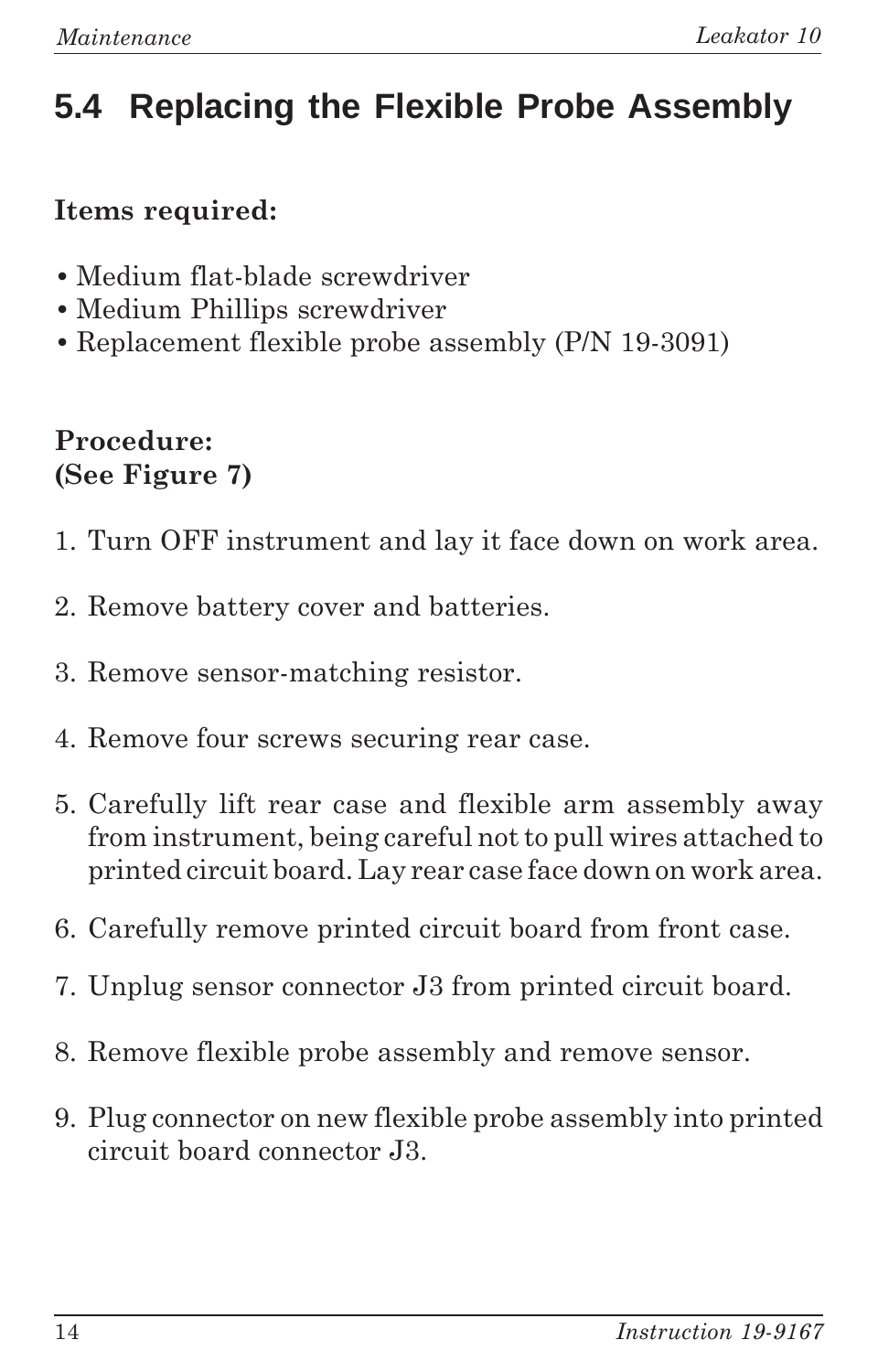- 10. Replace printed circuit board, new flexible probe assembly, and rear case using the screws that were removed in Step 4.
- 11. Replace sensor.
- 12. Replace sensor-matching resistor.
- 13. Replace batteries and battery cover.
- 14. Test instrument response (refer to Section 4.2).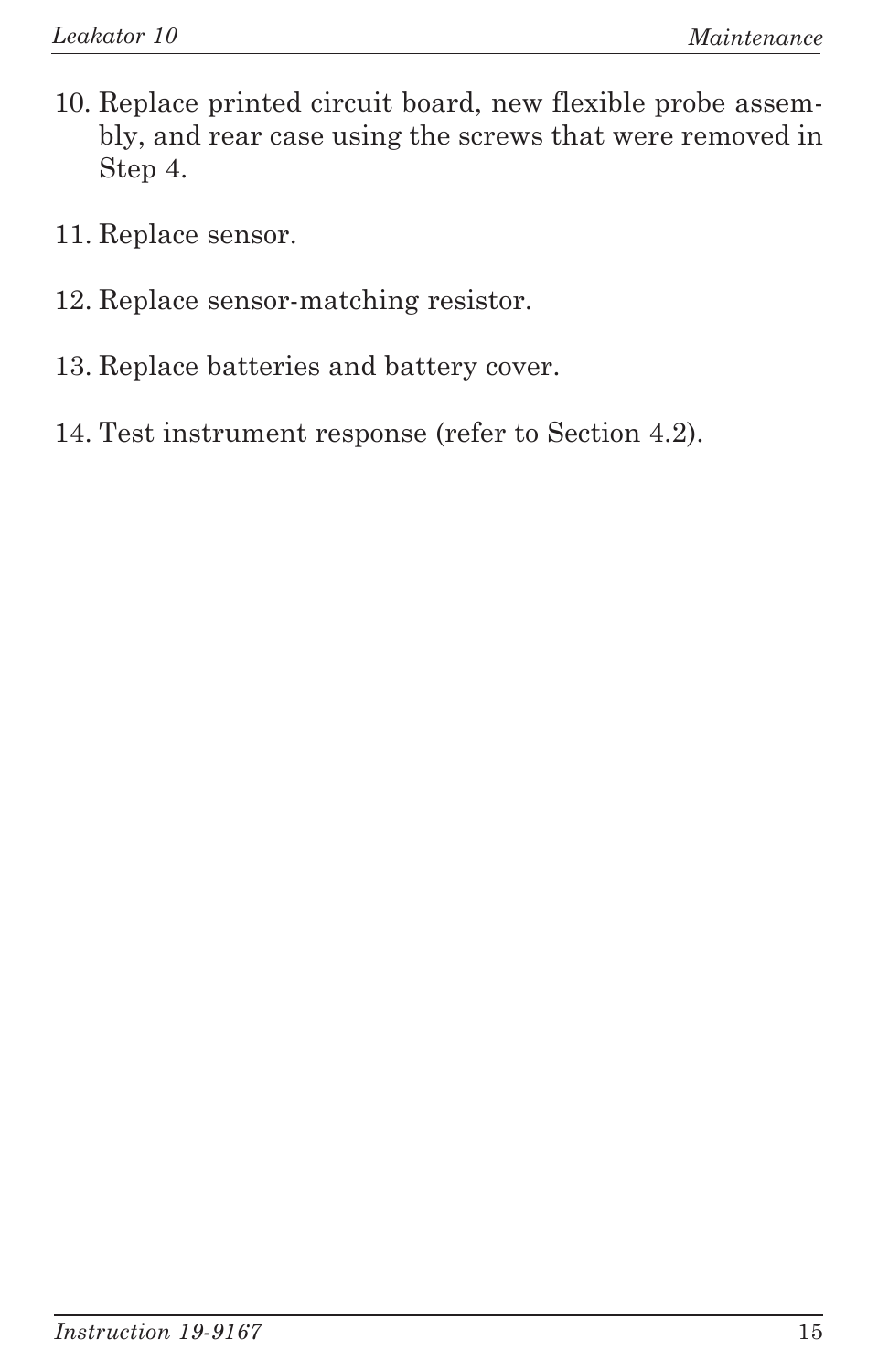# **6.0 TROUBLESHOOTING**

### **WARNING!**

*Do not perform any maintenance work in a hazardous area.*

Because of the Leakator 10's advanced design, trouble with the instrument can usually be diagnosed by looking at the LEDs as seen through the front-case. See Figure 3.

If the Fail LED lights, check that the sensor is seated and J3 is connected to the printed circuit board. If still no change, replace the sensor per Section *5-1 Replacing the Sensor*.

If the Low-Bat. LED lights, replace the batteries per Section 3.0 as soon as possible. The instrument should operate, however, for several hours before the batteries go dead.

If the instrument doesn't respond to a combustible gas, perform the following in the order presented until the problem is corrected:

- First ensure that all connectors are securely in place on the printed circuit board, and that the sensor is firmly seated into its socket.
- Replace sensor, even though the Sensor-Fail LED isn't on, per Section *5.1 Replacing the Sensor*.
- Replace circuit board per Section *5.2 Replacing the Printed Circuit Board*.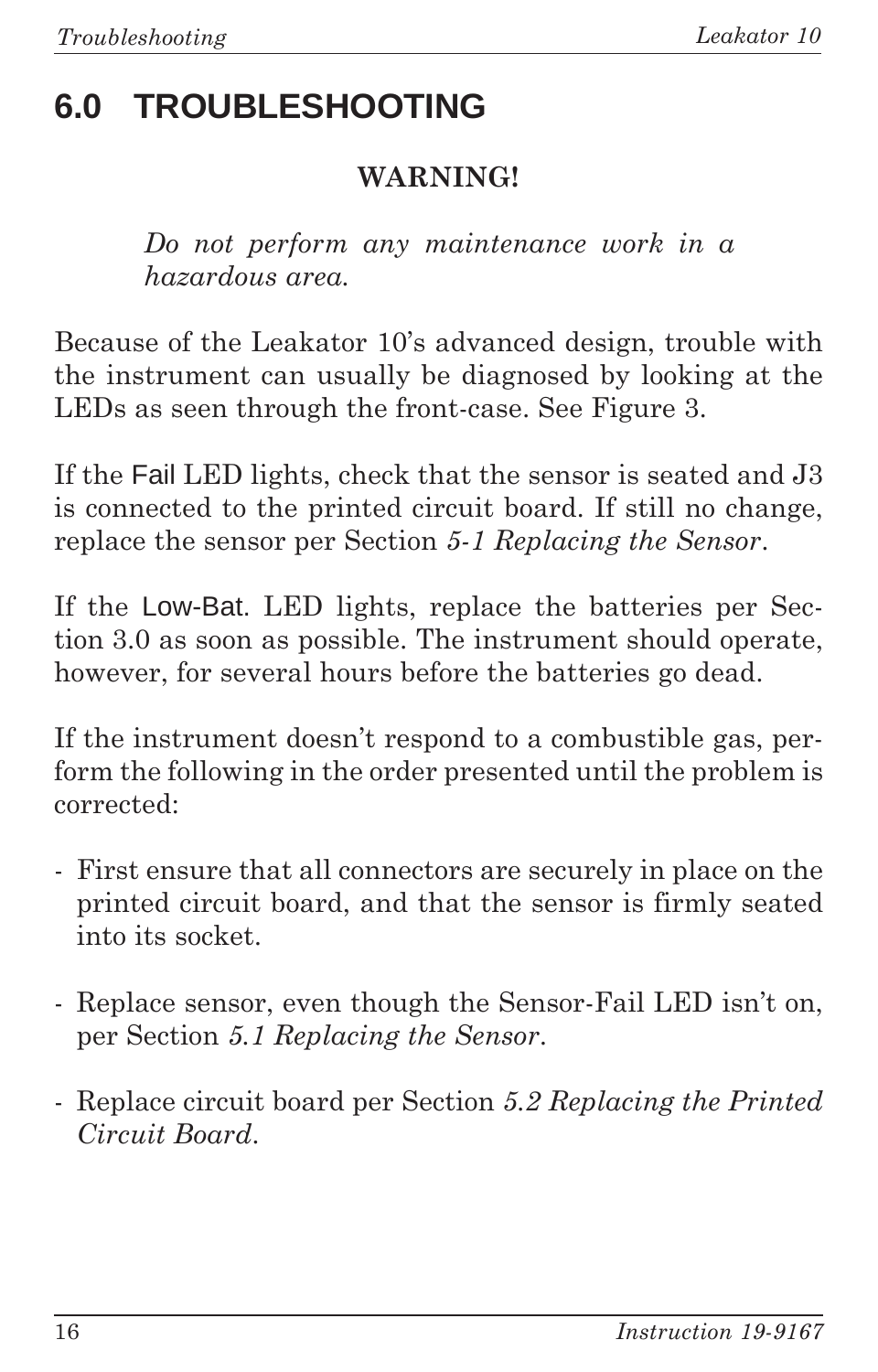## **7.0 PARTS/SERVICE**

### **7.1 Parts List**

### **Replacement Parts (See Fig 7)**

| Item           | Description                                     | Part No. |
|----------------|-------------------------------------------------|----------|
| 1              | Battery Cover (2 Screws)*                       | 19-0405  |
| $\overline{2}$ | Nut, Palnut Fastner                             | 102-3736 |
| 3              | Flexible Probe Assembly (4 Wire)**              | 19-3091  |
| 4              | Front Case                                      | 19-0392  |
| $\overline{5}$ | <b>Printed Circuit Board Assembly</b>           | 19-0418  |
| 6              | Rear Case                                       | 19-0449  |
| 7              | Replacement Sensor with                         |          |
|                | Matching Resistor***                            | 19-0398  |
| 8              | Screw, $\#4-20 \times \frac{3}{4}$ thd. forming | 102-1976 |
| 9              | Speaker Assembly                                | 19-0400  |
| 10             | Washer, #10 Plain                               | 02-4140  |
| 11             | Wrist Strap                                     | 19-0443  |
|                | <b>Instruction Manual</b>                       | 19-9167  |

\* Call factory if your battery cover has only 1 screw. \*\* Call factory if your probe assembly has 3 wires. \*\*\* Available only as a matched set.

#### **Accessories**

| Description               | <b>Part No.</b>                                                 |
|---------------------------|-----------------------------------------------------------------|
| Carrying Case<br>Earphone | $\begin{array}{c} 19\text{-}0397 \\ 04\text{-}9910 \end{array}$ |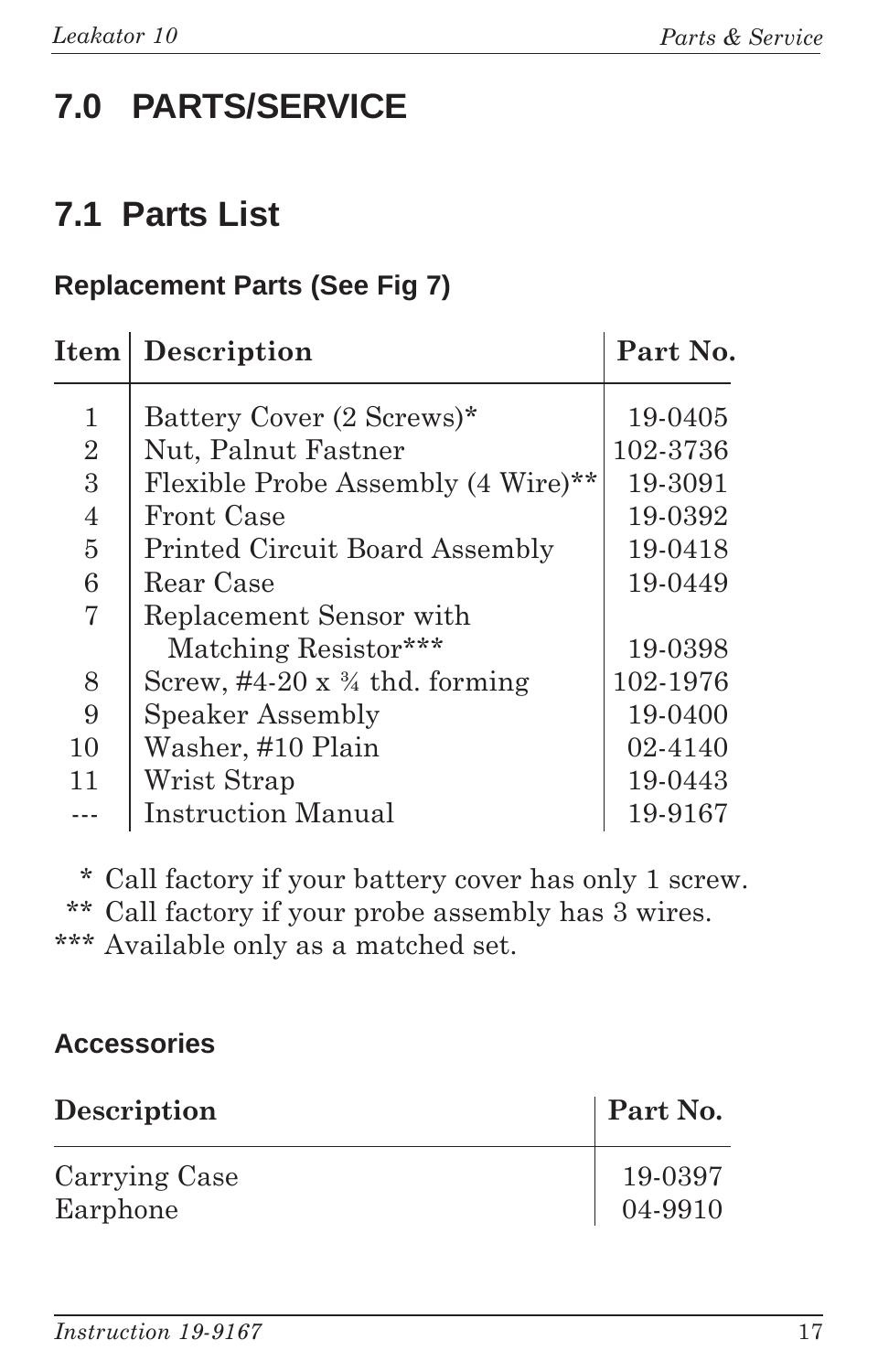

Figure 7. Leakator 10 Part Locations (Sheet 1 of 2)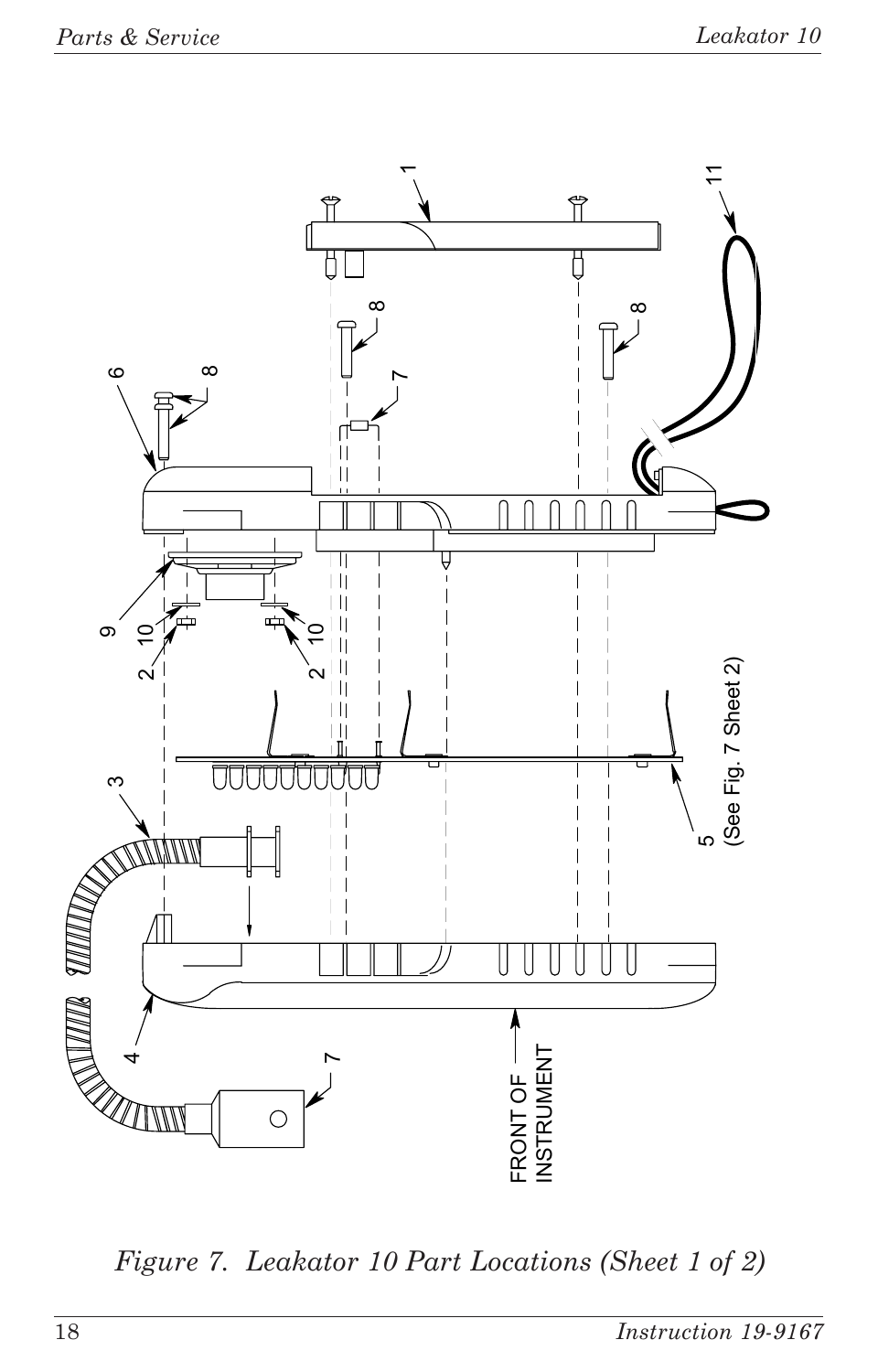

Figure 7. Leakator 10 Part Locations (Sheet 2 of 2)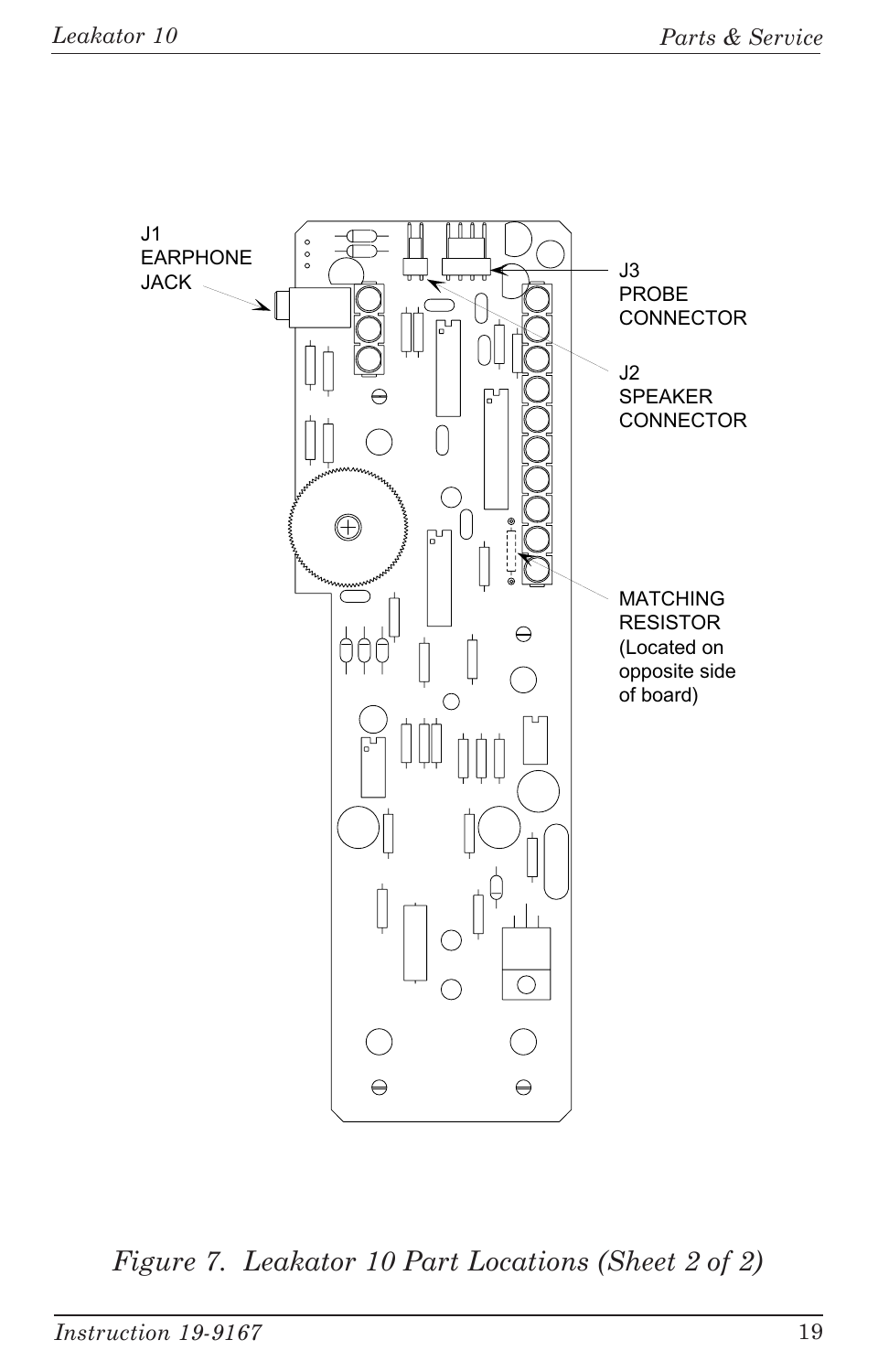### **7.2 Bacharach Sales/Service Centers**

#### **United States**

Bacharach, Inc. 621 Hunt Valley Circle New Kensington, PA 15068 Phone: 724-334-5051 Fax: 724-334-5723 Email: help@bacharach-inc.com

#### **Canada**

Bacharach of Canada, Inc. 250 Shields Court Unit #3 Markham, Ontario L3R 9W7 Canada Phone: 905-470-8985 Fax: 905-470-8963 Email: bachcan@idirect.com

#### **México**

Bacharach de México Playa Regatas No. 473 Tercer Piso Col. Militar Marte Delegación Iztacalco, 08830 México D.F. México Phones: +52-555-634-7740 +52-555-634-7741  $FAX: +52-555-634-7738$ E-mail: bacharachservicio@bacharach.com.mx Website: www.bacharach-mexico.com